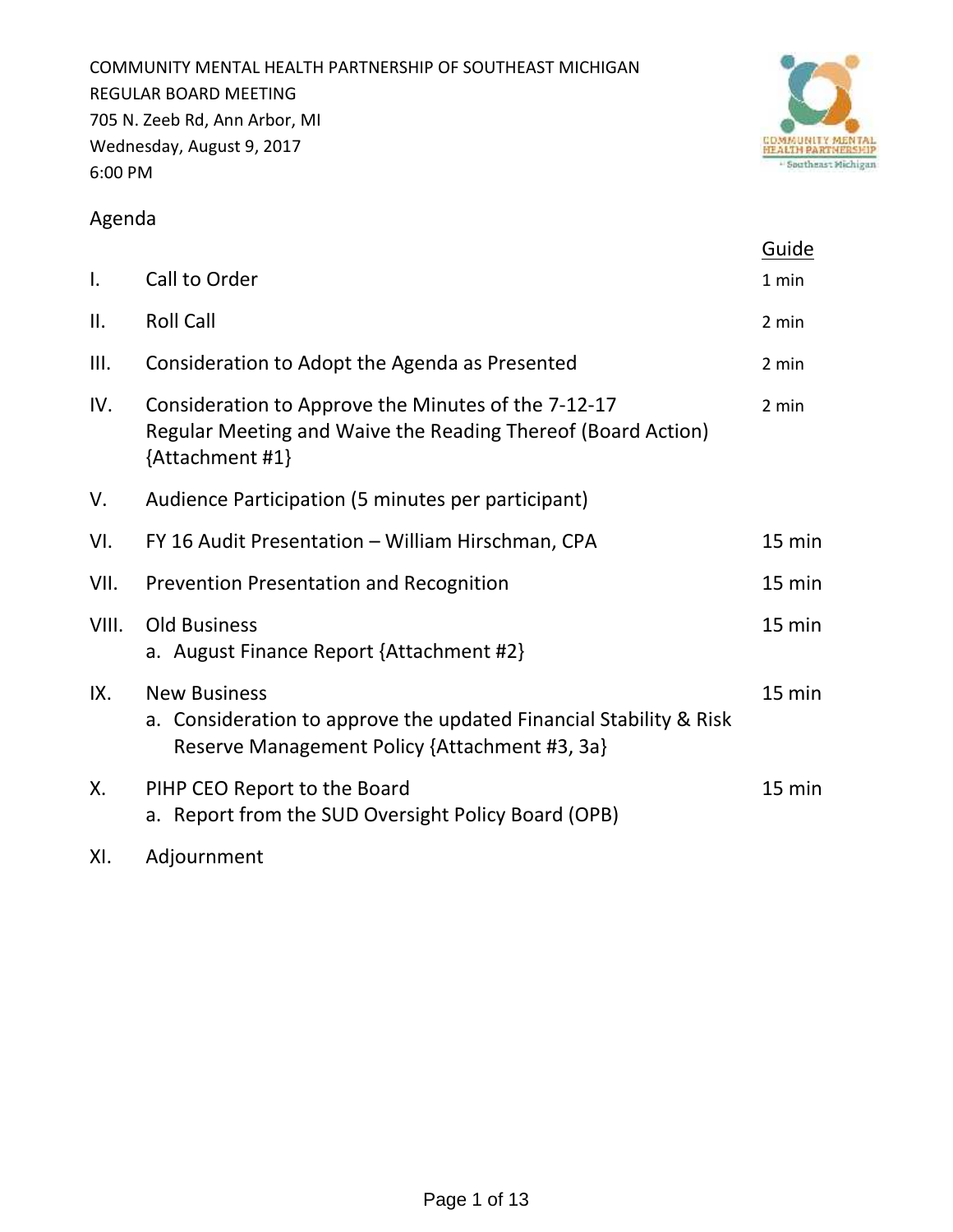**COMMUNITY MENTAL HEALTH PARTNERSHIP OF SOUTHEAST MICHIGAN REGULAR BOARD MEETING MINUTES July 12, 2017**



- **Members Present:** Judy Ackley, Greg Adams, Martha Bloom, Charles Coleman, Roxanne Garber, Greg Lane, Sandra Libstorff, Caroline Richardson, Sharon Slaton, Ralph **Tillotson**
- **Members Absent:** Barb Cox, Charles Londo, Kent Martinez-Kratz
- **Staff Present:** Connie Conklin, Jane Terwilliger, Kathryn Szewczuk, Stephannie Weary, Marci Scalera, Suzanne Stolz, Matt McDaniels, Kristen Ora
- **Others Present:** Laurie Lutomski
	- I. Call to Order Meeting called to order at 6:02 p.m. by Board Chair Ralph Tillotson
	- II. Roll Call
		- A quorum of members present was confirmed.
		- New board member Roxanne Garber is the Board Chair for Livingston County CMHA.
- III. Consideration to Adopt the Agenda as Presented

#### **Motion by C. Coleman, supported by G. Lane, to approve the agenda Motion carried**

IV. Consideration to Approve the Minutes of the June 14, 2017 Regular Meeting and Waive the Reading Thereof

#### **Motion by J. Ackley, supported by S. Slaton , to approve the minutes of June 14, 2017 Regular Meeting and waive the reading thereof Motion carried**

- V. Audience Participation None
- VI. Old Business
	- a. July Finance Report
		- S. Stolz presented. Discussion followed.
- VII. New Business
	- a. Consideration to approve the Home of New Vision contract amendment as presented in the Board Action Request
		- J. Terwilliger presented the Home of New Vision contract amendment. Discussion followed.

**Motion by G. Lane, supported by C. Coleman, to approve the Home of New Vision SUD contract amendment as presented in the Board Action Request Motion carried**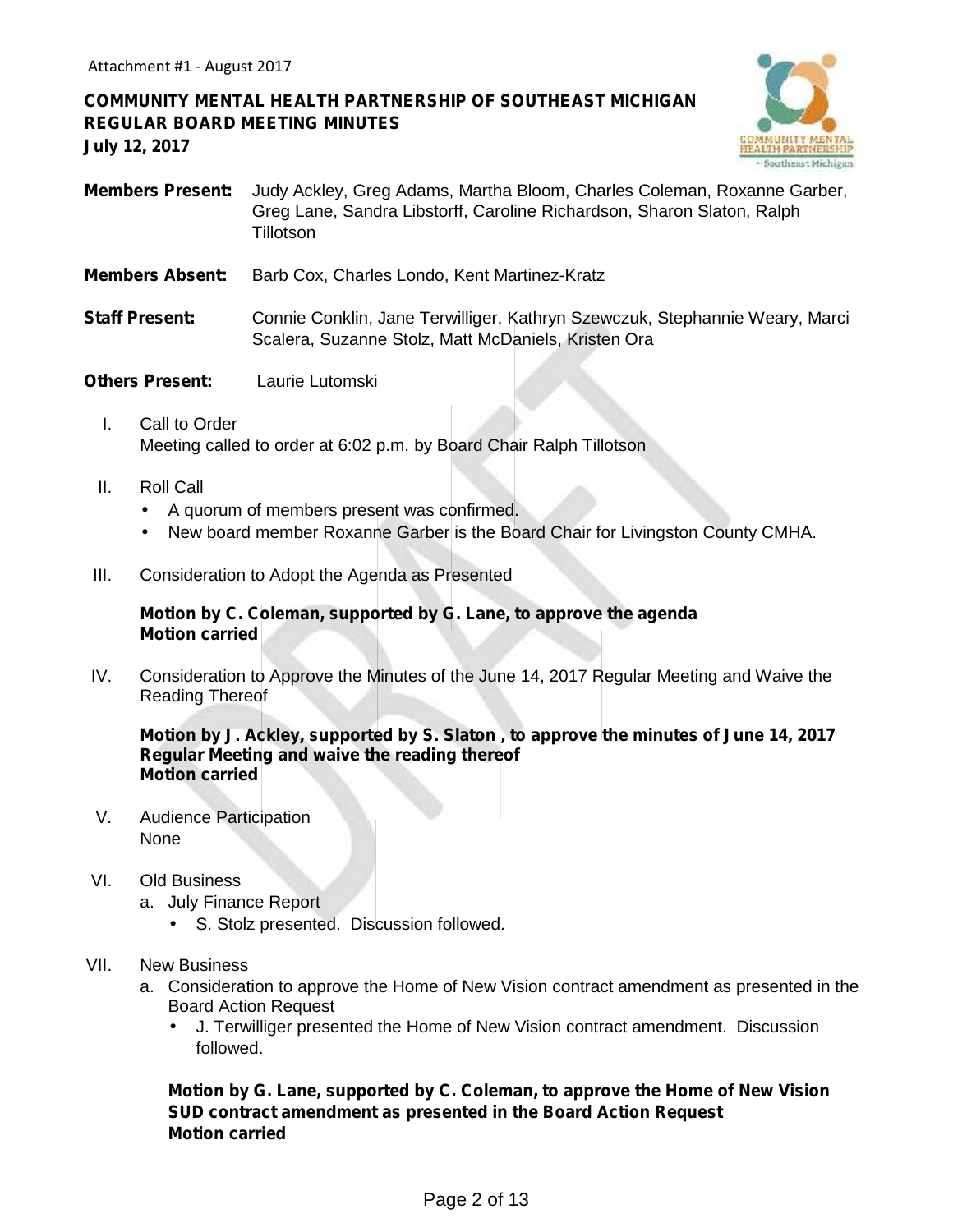Attachment #1 - August 2017

M. Scalera presented. Discussion followed.

**Motion by G. Lane, supported by C. Coleman, to amend the above motion to include the language that the approved contract must have established objectives and metrics to be able to determine that the program is effective in meeting its targets Amendment motion carried**

### VIII. PIHP CEO Report to the Board

- J. Terwilliger provided a PIHP updated, including a report on the EHR implementation.
- M. Scalera presented on SUD funding for Prevention and Treatment services.

 $\acute{\hbox{)}}$  C. Coleman provided a report from the SUD Oversight Policy Board., including an update on the RFP process/progress.

IX. Adjournment

## **Motion by C. Coleman, supported by J. Ackley, to adjourn the meeting Motion carried**

Meeting adjourned at 8:17 p.m.

 $\mathcal{L}$  , we can assume that the contract of  $\mathcal{L}$ 

Barbara Cox, CMHPSM Board Secretary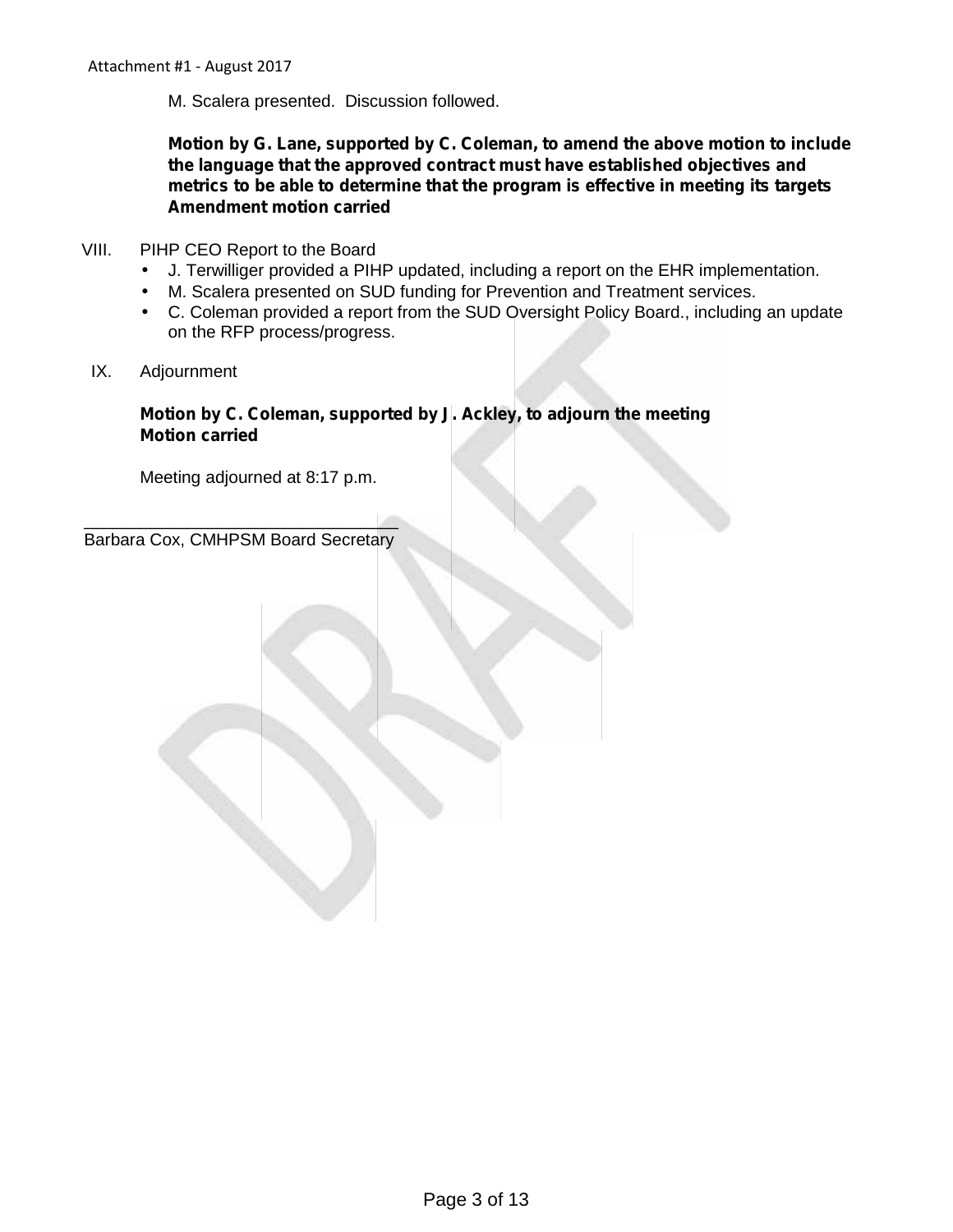

# CMHPSM Strategies:

- 1. CMHPSM will continue coordinate with CMHSP's to review current year budgets and actual expenditures, making amendments as needed.
- 2. A shared decision model will be utilized to monitor and stabilize budgets and services while projected usage of risk reserves in the current year and subsequent years.
- 3. CMHPSM will trend traditional Medicaid Eligibles and HMP Enrollees from the most current listing to apply the rates and monitor incoming revenues.
- 4. CMHPSM is monitoring the HMP overages and is working with the CMHSP's to minimize costs yet providing medically necessary services.

# Notes:

- Medicaid capitation is under budget due to DAB eligibility decrease. MDHHS is doing a statewide review in relation to DAB's moving to the HMP.
- CMHPSM staff are meeting with each cmhsp to review current year trending and projecting FY18 utilization. A budget amend to FY17 and the original FY18 budget will be presented in September.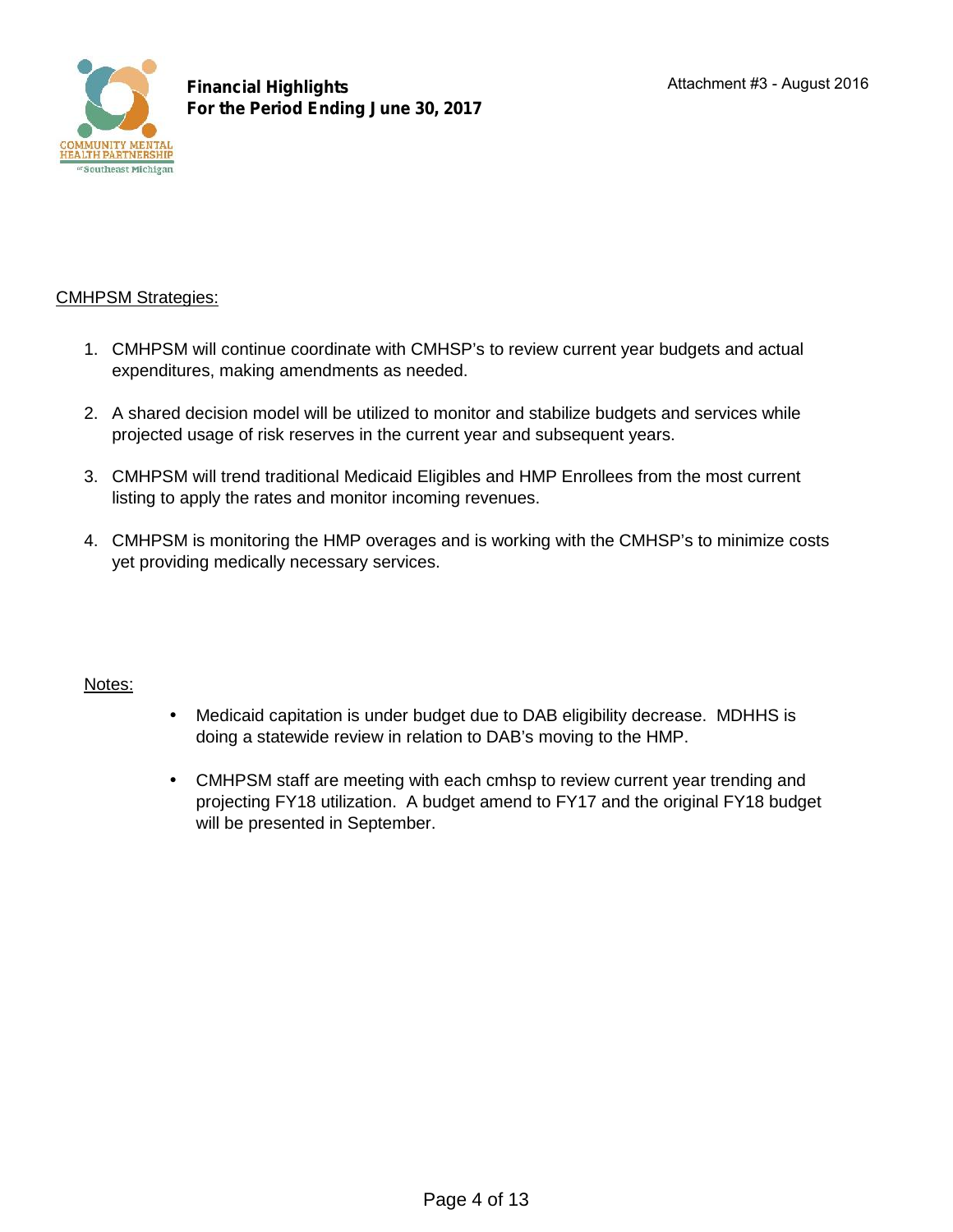# **Community Mental Health Partnership of Southeast Michigan Statement of Revenues and Expenditures For the Period Ending June 30, 2017**

|                                         |                 |                              |                   |                   | Percent      |
|-----------------------------------------|-----------------|------------------------------|-------------------|-------------------|--------------|
|                                         |                 |                              |                   |                   | Variance     |
|                                         | FY17 Original   | <b>YTD</b>                   | <b>YTD</b>        | <b>YTD</b> Actual | Actual       |
|                                         | <b>Budget</b>   | Actual                       | <b>Budget</b>     | $O/(U)$ Budget    | to Budget    |
| <b>Operating Revenue</b>                |                 |                              |                   |                   |              |
| Medicaid Capitation                     | \$128,341,084   | \$95,639,258                 | \$96,255,813      | $(\$616,555)$     | $-0.64%$     |
| Medicaid SUD Capitation                 | 1,302,779       | 1,029,396                    | 977,084           | 52,312            | 5.35% a      |
| Medicaid Carryforward                   | 5,171,523       | 3,878,642                    | 3,878,642         |                   | 0.00%        |
| Healthy Michigan Plan                   | 9,467,330       | 7,131,116                    | 7,100,498         | 30,619            | 0.43%        |
| Healthy Michigan Plan SUD               | 3,189,530       | 2,405,567                    | 2,392,147         | 13,420            | 0.56%        |
| Healthy Michigan Carryforward           | 1,726,329       | 1,294,747                    | 1,294,747         |                   | 0.00%        |
| Autism                                  | 1,661,715       | 623,035                      | 1,246,286         | (623, 251)        | $-50.01\%$ b |
| <b>SUD Community Block Grant</b>        | 3,694,050       | 2,770,538                    | 2,770,538         |                   | 0.00%        |
| <b>Block Grants</b>                     | 73,410          | 109,052                      | 55,058            | 53,994            | 98.07% с     |
| SUD PA2 - Cobo Tax Revenue              | 1,434,893       | 1,047,406                    | 1,076,170         | (28, 764)         | $-2.67%$     |
| <b>Local Match</b>                      | 1,577,780       | 788,890                      | 788,890           |                   | 0.00%        |
| Other Revenue                           | 253,225         | 185,941                      | 189,919           | (3,978)           | $-2.09%$     |
| Use of Risk Reserve                     | 1,241,349       |                              |                   |                   |              |
| <b>Total Revenue</b>                    | \$157,893,648   | \$116,903,587                | \$118,025,791     | \$(1,122,204)     |              |
|                                         |                 |                              |                   |                   |              |
|                                         |                 |                              |                   |                   |              |
| <b>Funding For CMHSP Partners</b>       |                 |                              |                   |                   |              |
| Lenawee CMHSP                           | 17,898,153      | 13,349,461                   | 13,423,615        | (74, 153)         | $-0.55%$ b   |
| Livingston CMHSP                        | 24,926,088      | 18,321,082                   | 18,694,566        | (373, 484)        | $-2.00\%$ b  |
| Monroe CMHSP                            | 26,589,319      | 19,784,914                   | 19,941,989        | (157,075)         | $-0.79%$ b   |
| <b>Washtenaw CMHSP</b>                  | 67,863,000      | 50,692,899                   | 50,897,250        | (204, 351)        | $-0.40\%$ b  |
| <b>Total Funding For CMHSP Partners</b> | \$137,276,560   | $\overline{$}102,148,356$    | $$102,957,420$ \$ | (809, 064)        |              |
|                                         |                 |                              |                   |                   |              |
| <b>Funding For SUD Services</b>         |                 |                              |                   |                   |              |
| Lenawee County                          | 1,301,705       | 992,268                      | \$976,279         | 15,989            | 1.64%        |
| <b>Livingston County</b>                | 1,485,422       | 1,122,460                    | 1,114,067         | 8,393             | 0.75%        |
| Monroe County                           | 1,460,581       | 1,092,789                    | 1,095,436         | (2,647)           | $-0.24%$     |
| Washtenaw County                        | 5,283,247       | 3,947,055                    | 3,962,435         | (15,380)          | $-0.39%$     |
| <b>Total Funding For SUD Services</b>   | \$<br>9,530,955 | $\overline{\$}$<br>7,154,572 | \$7,148,216       |                   |              |
|                                         |                 |                              |                   | \$6,355           |              |
|                                         |                 |                              |                   |                   |              |
| <b>Other Contractual Obligations</b>    |                 |                              |                   |                   |              |
| Hospital Rate Adjuster                  | 2,207,816       | 1,571,696                    | \$1,655,862       | (84,166)          | $-5.08\%$ d  |
| USE and HICA Tax                        | 3,521,089       | 2,874,753                    | 2,640,817         | 233,936           | 8.86% e      |
| Local Match                             | 1,577,780       | 1,183,335                    | 1,183,335         |                   | 0.00%        |
| <b>Total Other Costs</b>                | \$7,306,685     | \$5,629,785                  | \$5,480,014       | \$149,772         |              |
|                                         |                 |                              |                   |                   |              |
| <b>CMHPSM Administrative Costs</b>      |                 |                              |                   |                   |              |
| Salary & Fringe                         | 2,002,998       | 1,323,853                    | 1,502,249         | (178, 395)        | $-11.88%$ f  |
| <b>Administrative Contracts</b>         | 1,334,727       | 951,746                      | 1,001,045         | (49,300)          | $-4.92%$     |
| <b>Board Expense</b>                    | 14,130          | 3,258                        | 10,598            | (7,340)           | $-69.26\%$ g |
| All Other Costs                         | 211,890         | 128,455                      | 158,918           | (30, 463)         | $-19.17%$ h  |
| <b>Total Administrative Expense</b>     | \$3,563,745     | \$2,407,311                  | \$2,672,809       | \$(265,497)       |              |
| <b>Carry Forward</b>                    | \$3,139,726     |                              | \$2,354,795       | \$(2,354,795)     |              |
|                                         |                 |                              |                   |                   |              |

**Revenues over (under) Expenditures \$(436,437)**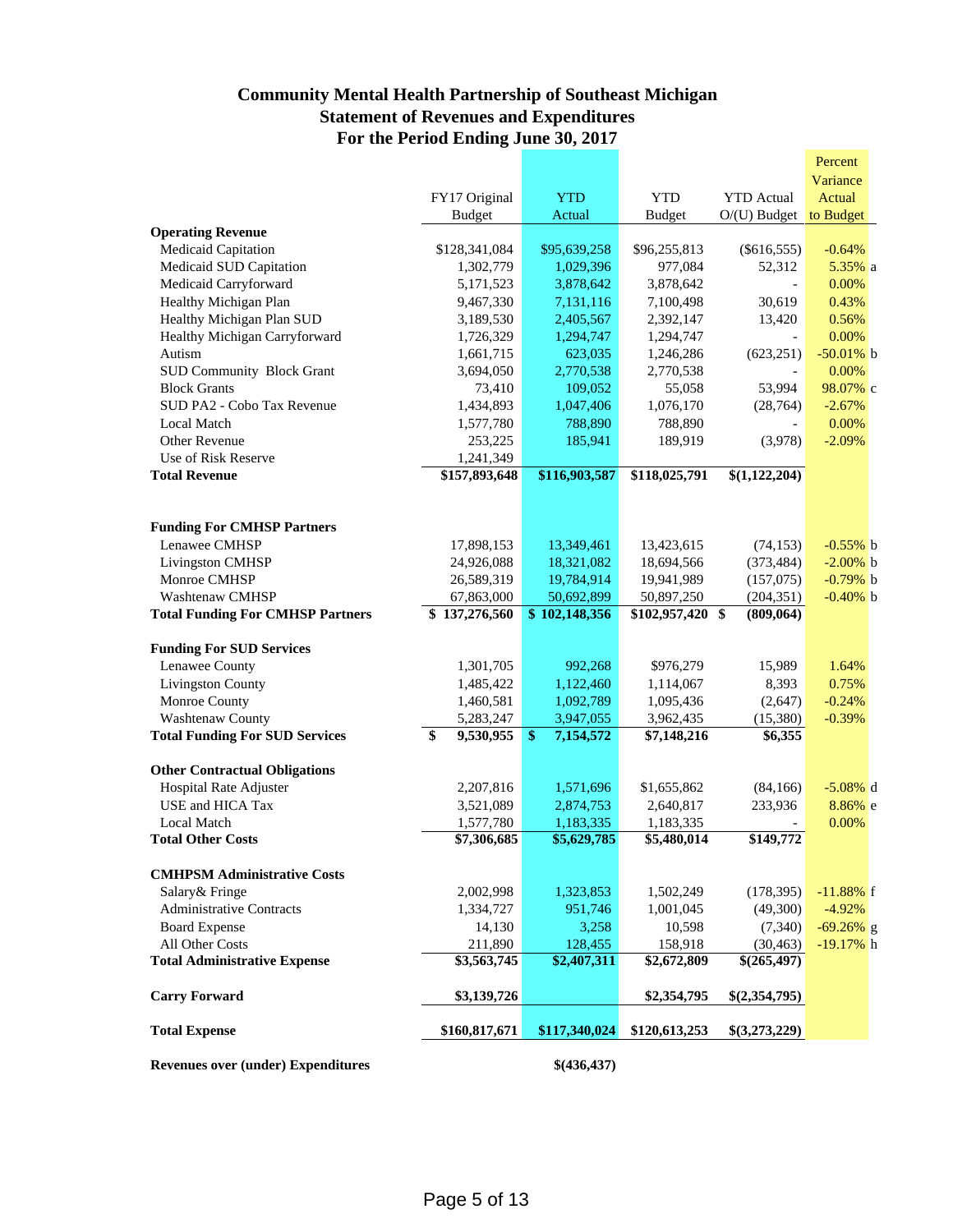## **Community Mental Health Partnership of Southeast Michigan Statement of Revenues and Expenditures Notes For the Period Ending June 30, 2017**

a -Over budget due to increased eligibles, the final budget amend will reflect the trend.

b - Timing difference, Autism benefit receipts delayed, correlates with autism expenditures to the cmhsp's. The final budget amend will reflect revenue fee screens and projected cmhsp utilization expenditures.

c - Block grants for IHC and SMI Criminal Justice are new in FY17. The revenues correlate with the expenditures. The budget for revenue and expenditures will be adjusted in the final amend to reflect final approved grant agreements.

d - The Hospital Rate Adjuster is projected by the MACMHB's and deteremined by MDHHS. A budget amend will be presented if needed. The second quarter payment was lower than projected.

e - USE and HICA Tax is over budget due to USE tax final payment made in 1st quarter. The USE tax concluded in December 2016.

f- Administrative expenses under budget due to vacant positions through the year.

g - Board expenses under budget based on meeting utilization and no retreat in the current year.

h - Other costs under budget due to a timing differnce. Training funds will be utilized in the final quarter of the year for staff development.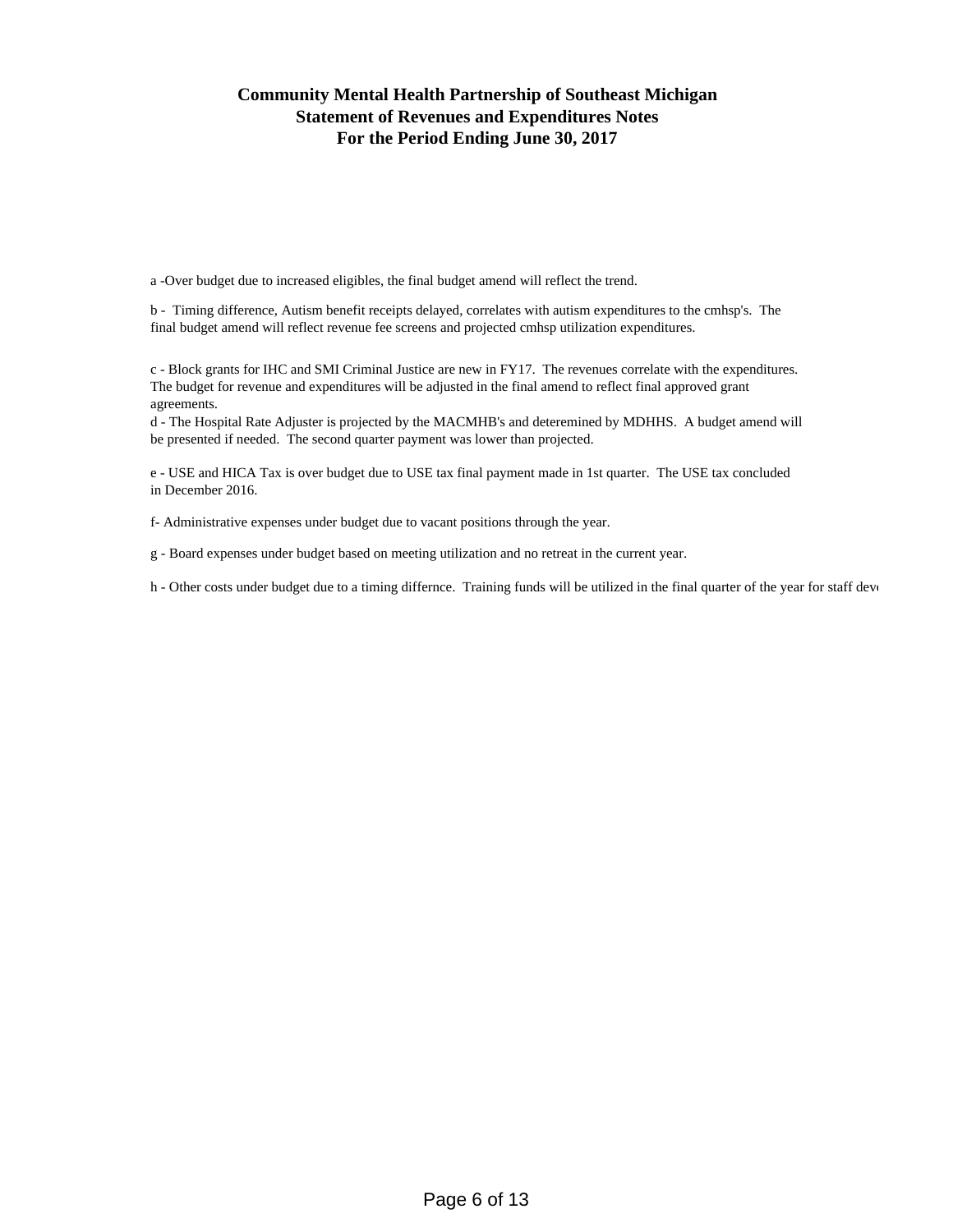# **COMMUNITY MENTAL HEALTH PARTNERSHIP OF SOUTHEAST MICHIGAN Projected Summary by Funding Source FY 2016/2017**

|                                                               |                                 |                       |                       | Over (Under)    |            |
|---------------------------------------------------------------|---------------------------------|-----------------------|-----------------------|-----------------|------------|
|                                                               |                                 |                       | Projected Use of      | Final Budget to |            |
|                                                               |                                 | <b>Current Budget</b> | <b>Funding Source</b> | Actual          | % Variance |
|                                                               | Lenawee                         | 16,253,000            | 14,430,000            | (1,823,000)     | $-11.22%$  |
| $\mathbf{M}$<br>$\bf{E}$                                      | Livingston                      | 22,547,500            | 22,670,034            | 122,534         | 0.54%      |
| $\mathbf D$<br>$\mathbf I$<br>$\frac{\mathbf{C}}{\mathbf{A}}$ | Monroe                          | 24,332,600            | 25,832,600            | 1,500,000       | 6.16%      |
| $\overline{\mathbf{I}}$<br>$\mathbf{D}$                       | Washtenaw                       | 62,100,000            | 63,000,000            | 900,000         | 1.45%      |
|                                                               | <b>Medicaid</b><br><b>Total</b> | 125,233,100           | 125,932,634           | 699,534         | $-3.06%$   |
|                                                               | Lenawee                         | 1,500,000             | 1,750,000             | 250,000         | 16.67%     |
|                                                               | Livingston                      | 1,800,000             | 2,088,416             | 288,416         | 16.02%     |
| $\mathbf H$<br>$\mathbf M$<br>${\bf P}$                       | Monroe                          | 2,000,000             | 2,000,000             |                 | 0.00%      |
|                                                               | Washtenaw                       | 5,350,000             | 7,900,000             | 2,550,000       | 47.66%     |
|                                                               | <b>HMP</b><br><b>Total</b>      | 10,650,000            | 13,738,416            | 3,088,416       | 80.35%     |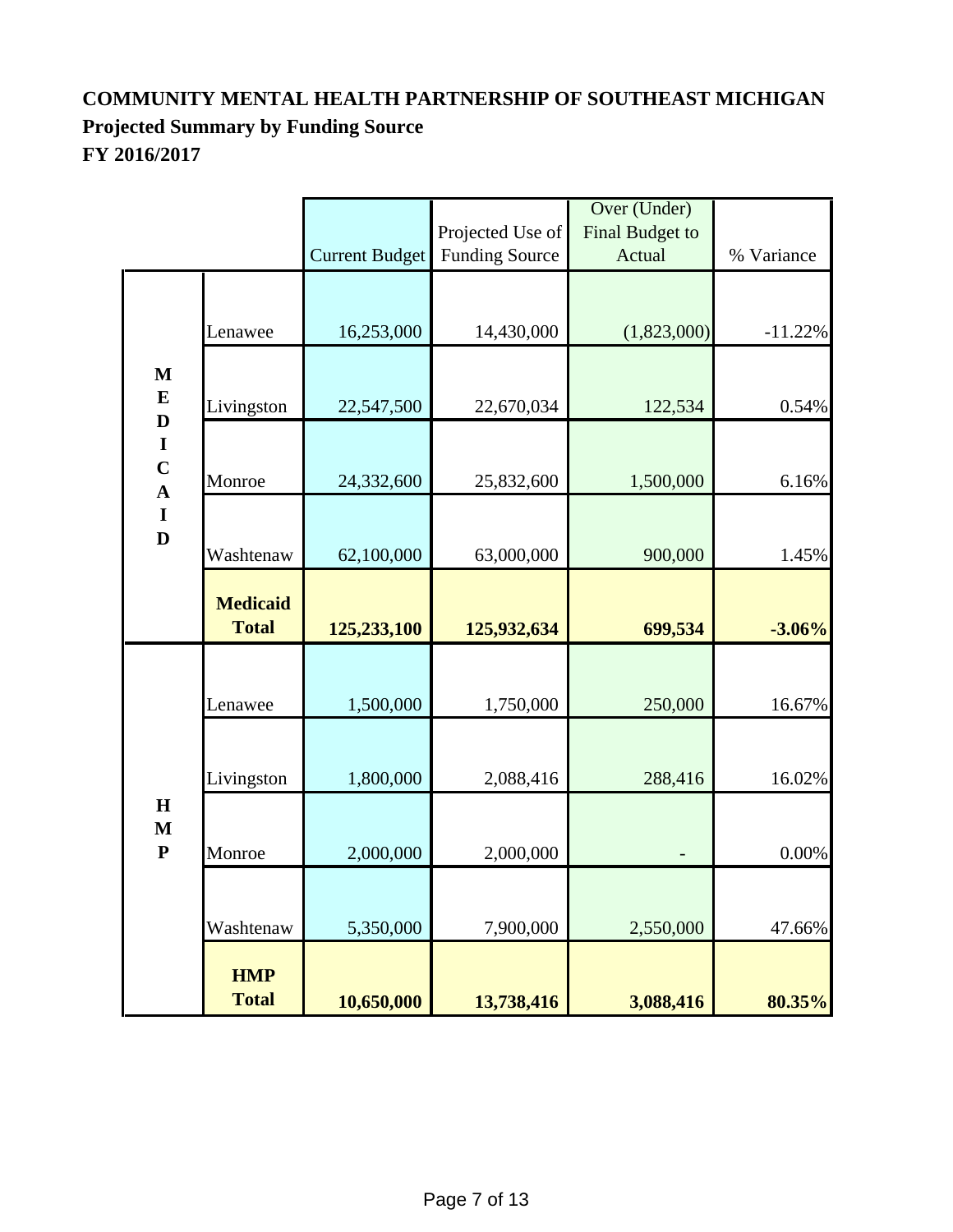

**Projected Summary by Fund Source variance narratives For the Period Ending June 30, 2017**

#### Lenawee:

 There are three factors that contribute to the significant amount of Medicaid projected to be underspent in FY 17. First, the PIHP needed an estimate of our Medicaid needs for FY 17 before we had completed our actual budget for the fiscal year. The amount of Medicaid actually needed and built into our FY 17 spending plan was about \$200,000 less than our request. The next area of lapse is the result of approved positions (salary and fringe) included in the budget that have not been filled yet, along with many retirements and unexpected loss of several key positions during the year. And the last area of lapse is due to the problem of Medicaid consumers being automatically (and incorrectly) switched over to Healthy Michigan coverage.

Our Healthy Michigan spending was on track until January, 2017 when we started seeing the shift to a higher percentage of Healthy Michigan costs and a corresponding lower percentage of Medicaid costs. This was due to the automatic and incorrect switch of consumers with Medicaid coverage to Healthy Michigan. Even though this problem is currently being addressed, the corrections will not be retroactive and so we expect Healthy Michigan to continue to be overspent at fiscal year end.

#### Livingston:

 The projection includes the cost of children COFR consumers from 08/01/2017 to 9/30/2017.

Medicaid inpatient increase through June 2017 by \$274,429 compared to last fiscal year. If the trend continues there will be an additional \$137,000 to the end of this fiscal years compared to last fiscal year.

Livingston served 44 more consumers who were eligible for HMP this fiscal than last fiscal year and 16 more children with Autism as of May 2017; it is assumed that the increase will continue to the end of the fiscal year.

#### Monroe:

 Due to the increase in Medicaid Consumers of 150. The primary service being utilized by these consumers is community living supports.

## Washtenaw

 In 2017, WCCMH has experienced an increase in utilization for the following medically necessary services: Inpatient Hospitalizations, Licensed Residential and Inpatient Hospitalizations.

All other costs remain on budget overall but have shifted from Medicaid to Healthy Michigan, this is due to increased numbers served within the HMP population and attributable to the State method of eligibility determination as well as an increase in crisis services.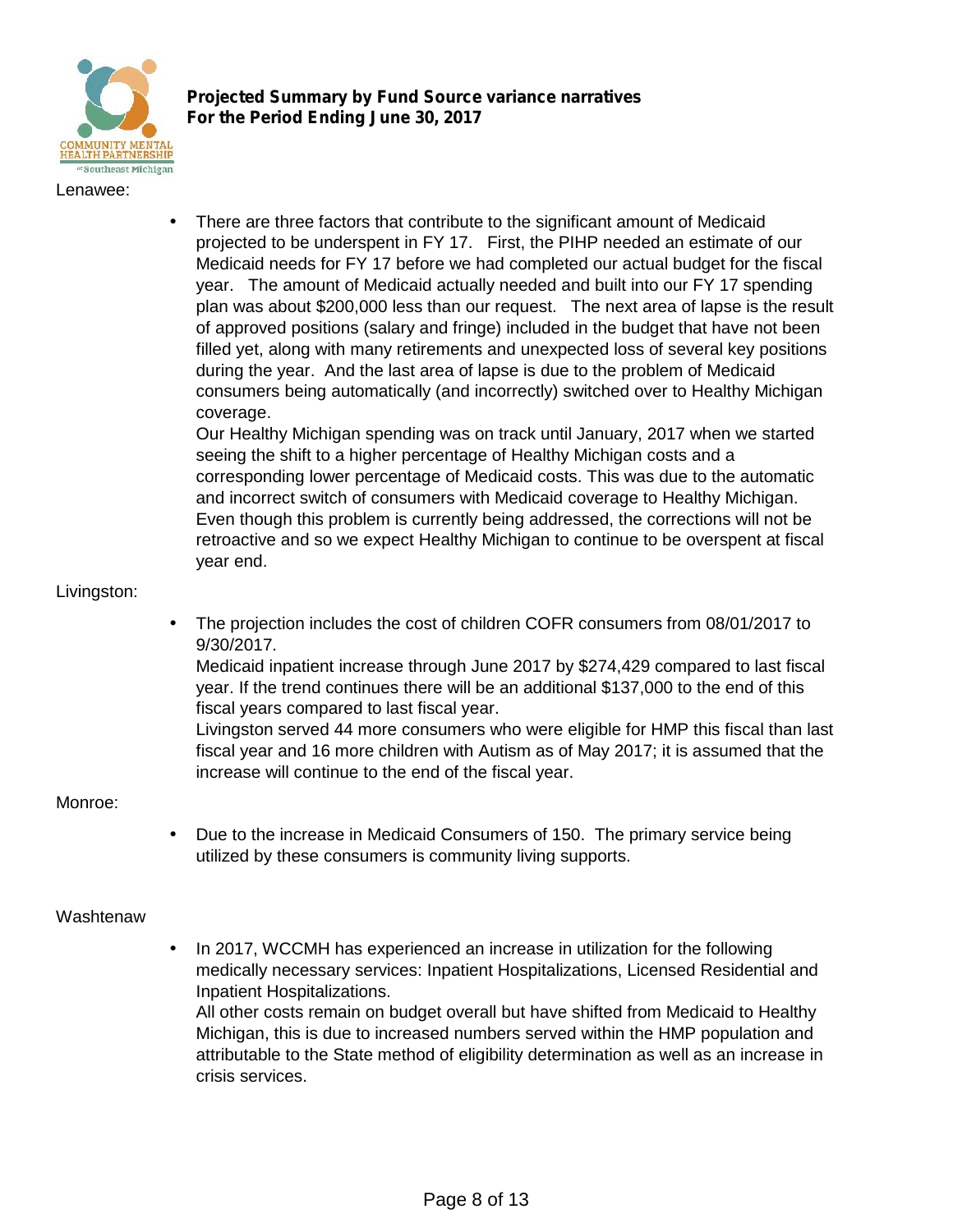

# Regional Board Action Request – Financial Stability & Risk Reserve Management **Policy**

Board Meeting Date: August 9, 2017

| Action Requested: | Approve the updated Financial Stability & Risk Reserve Management<br>Policy.                                                               |
|-------------------|--------------------------------------------------------------------------------------------------------------------------------------------|
| Background:       | The policy has been updated to reflect Federal Uniform Guidance,<br>parallels federal deviation rates in relation to budget to actual, and |
|                   | reflects current MDHHS guidance.                                                                                                           |

Connection to PIHP/MDCH Contract, Regional Strategic Plan or Shared Governance Model:

PIHP/MDCH Contract Section 8.0 Contract Financing

2 CFR 200 - Uniform Administrative Requirements, Cost Principles and Audit Requirements For Federal Awards

Recommend: Approval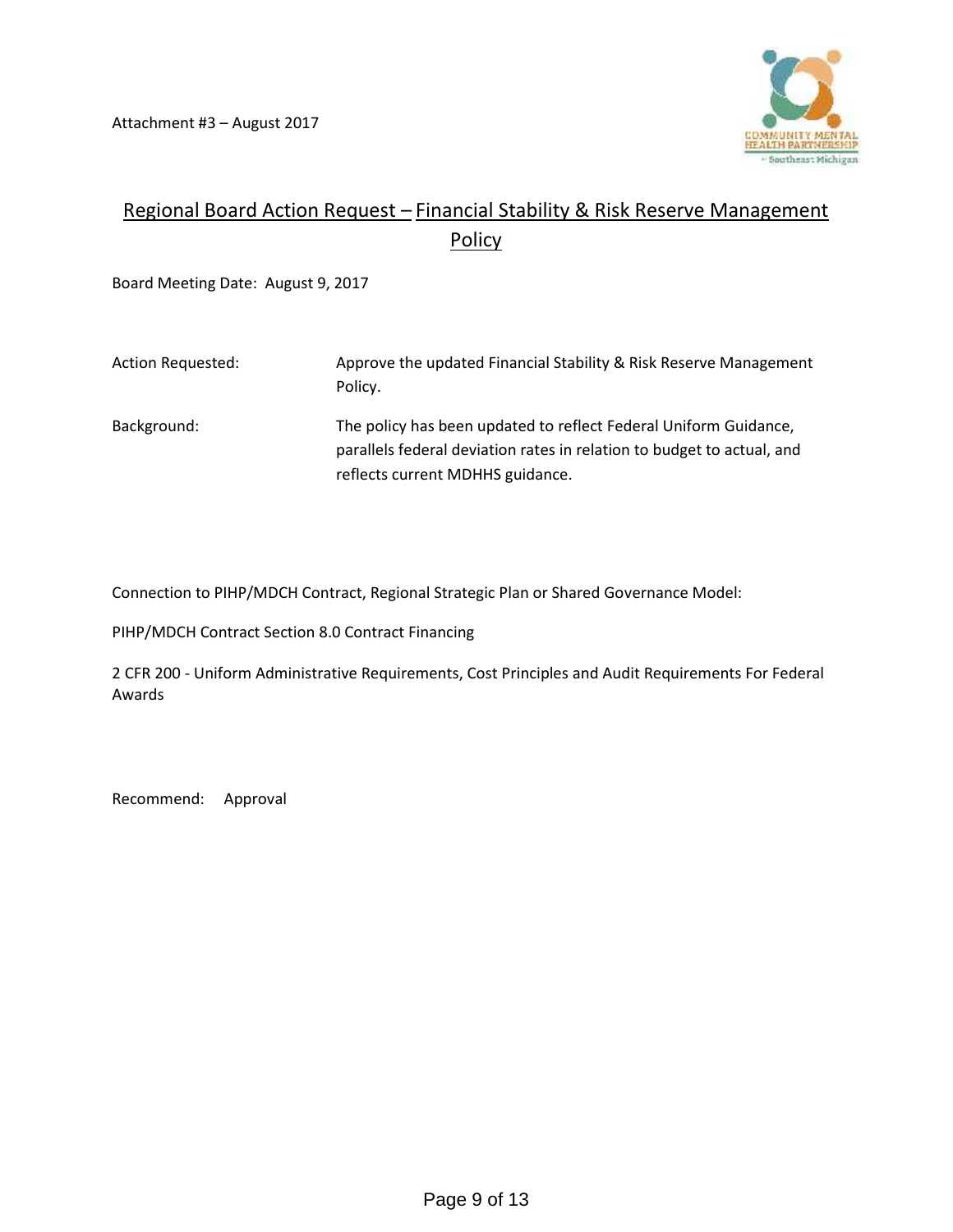| <b>Community Mental Health</b>           |                                    | <b>Policy:</b>                                                     |                                    |  |
|------------------------------------------|------------------------------------|--------------------------------------------------------------------|------------------------------------|--|
| <b>Partnership of Southeast Michigan</b> |                                    | <b>Financial Stability &amp; Risk Reserve</b><br><b>Management</b> |                                    |  |
| <b>PIHP Governance</b>                   |                                    |                                                                    |                                    |  |
|                                          | Date of Board Approval<br>8/9/2017 |                                                                    | Date of Implementation<br>8/9/2017 |  |

#### **I. PURPOSE**

It is the policy of the Community Mental Health Partnership of Southeast Michigan (CMHPSM) to manage funding from the State of Michigan consistent with State Contracts, 2 CFR 200 Uniform Guidance, and prudent financial practices.

#### II. **SCOPE**

The Financial Stability & Risk Reserve Management policy applies to all Community Mental Health Service Programs (CMHSPs) and Substance Use Disorder (SUD) Core Providers who presently or in the future are affiliated with the CMHPSM.

#### **III. OBJECTIVES**

The primary objectives of the Financial Stability & Risk Reserve Management policy are to protect the financial stability of the Region, ensure medically necessary services are provided to Consumers who are served by the CMHSPs affiliated with the CMHPSM and to ensure compliance with State contracts.

### **IV. STANDARDS**

The CMHSPs shall have a sufficient capacity of staff and/or contracted providers to ensure that medically necessary services can be furnished to Consumers promptly and without compromise to quality of care at a reasonable cost. Utilizing a person-centered individual plan of service, the CMHSPs shall provide, or authorize the provision of, services in the amount, for the duration, and with a scope that is appropriate to reasonably achieve the purpose of the service for the Consumer.

As it pertains to this Policy, the CFO will be responsible to maintain effective communications with the Finance Officers of the CMHSPs in order to obtain up-to-date financial information as noted below. The CFO will communicate this information and advise the CEO on its impact on the Regional Entity. The CEO will ensure that the appropriate level of detail is made available to the Regional Board in a timely manner.

In order to achieve the objectives of this Policy, the following standards and practices will be followed: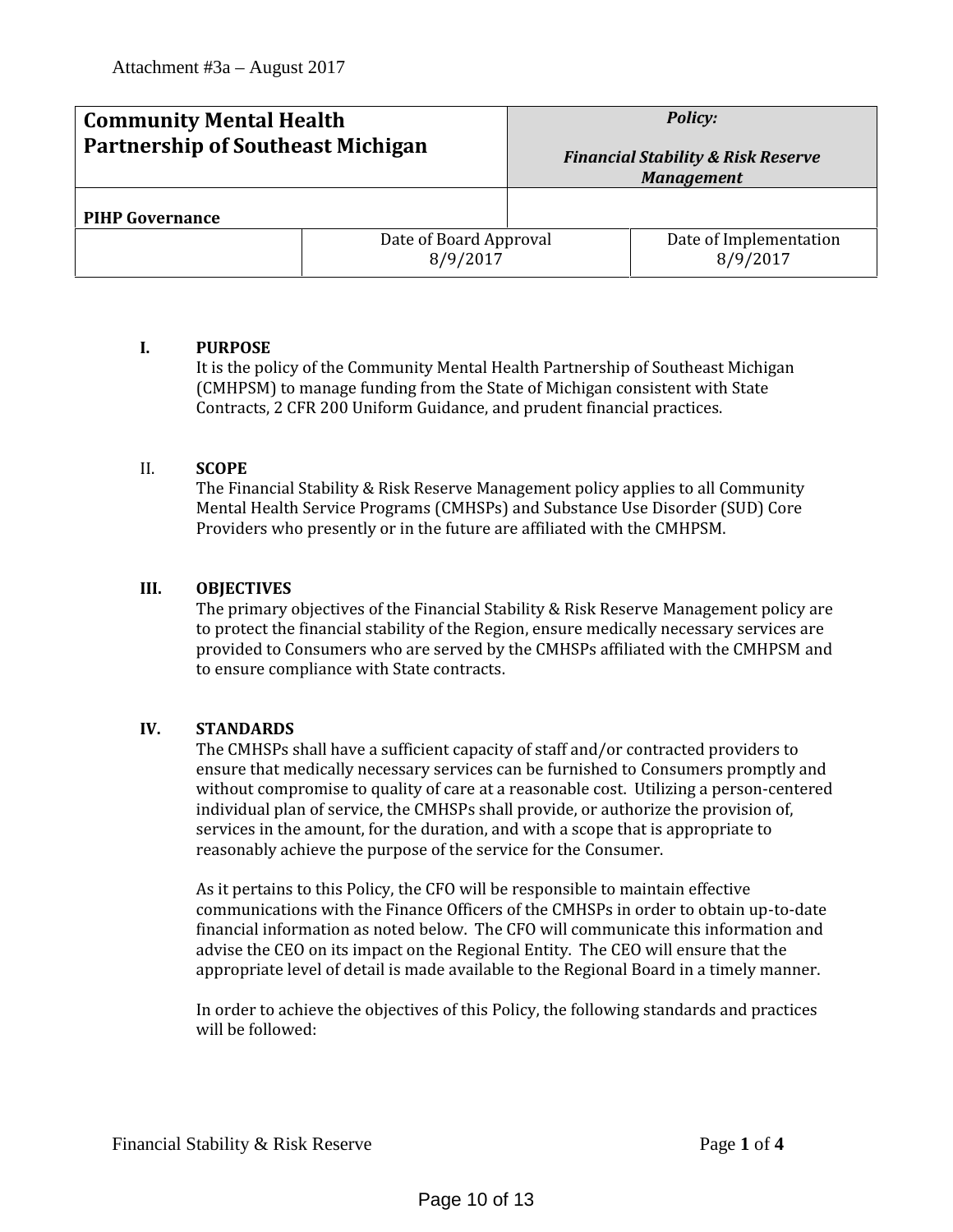# **A. BUDGET PROCESS**

- CMHSP budgets will be developed using revenue projections proposed by the CMHPSM and approved by the Regional Finance Committee and
- Regional Board approval of the CMHPSM budget is required prior to funding being made available to the CMHSPs.
- Budgets at the CMHSPs will not exceed the agreed upon initial revenue projections.
- ) Amendments will be presented to the Regional Board as recommended by the Regional Finance Committee and the Regional Operations Committee.
- $\frac{1}{\pi}$  If significant changes such as new service provision modalities, administrative operations, labor agreements, etc. are anticipated in the upcoming budget year, explanations will be provided to the CMHPSM.
- The CMHPSM must develop an Administrative budget sufficient to remain<br>compliant with the Medicaid Specialty Services Contract with the State.
- The total CMHPSM budget, including the Administration budget, must be balanced with the revenues being projected to be received from the Michigan Department of Health and Human Services (MDHHS).

## **B. REPORTING**

- The CMHPSM and CMHSPs on a monthly basis must produce accurate reports of their fiscal year-to-date (FYTD) actual expenditures versus their annual budget in a traditional Revenue and Expense format, as well as a FYTD Fund Source Report. The CMHSPs will provide this and other requested financial data to the CMHPSM according to an established and agreed upon schedule.
- This information will be reviewed with the CMHPSM Board at its monthly Board meeting in order to keep the Board appraised of the financial condition of the Region, and to inform them as early as possible if financial issues arise that could present a risk to the overall Regional Budget.

# **C. SIGNIFICANT VARIANCES TO BUDGET**

- If the monthly FYTD financial report indicates that significant underspending or overspending is occurring at a CMHSP, then that CMHSP will be required to present to the Board an explanation and/if plan to correct the situation. A significant amount of underspending or overspending shall be defined as 5% over or under the approved FYTD budget, whichever is lower.
- If a corrective action plan is required and the goals are not met, , then the PIHP may conduct an operational review of the CMHSP.
	- o An operational review may include examinations of the contracts, costs, level of Consumer service provision and other items as deemed necessary to understand the overspending or underspending situation.
	- o An initial consultative review lead by the CMHPSM will be conducted by individuals from the CMHPSM, as well as all CMHSPs, who are recognized as subject matter experts in the areas that will be reviewed.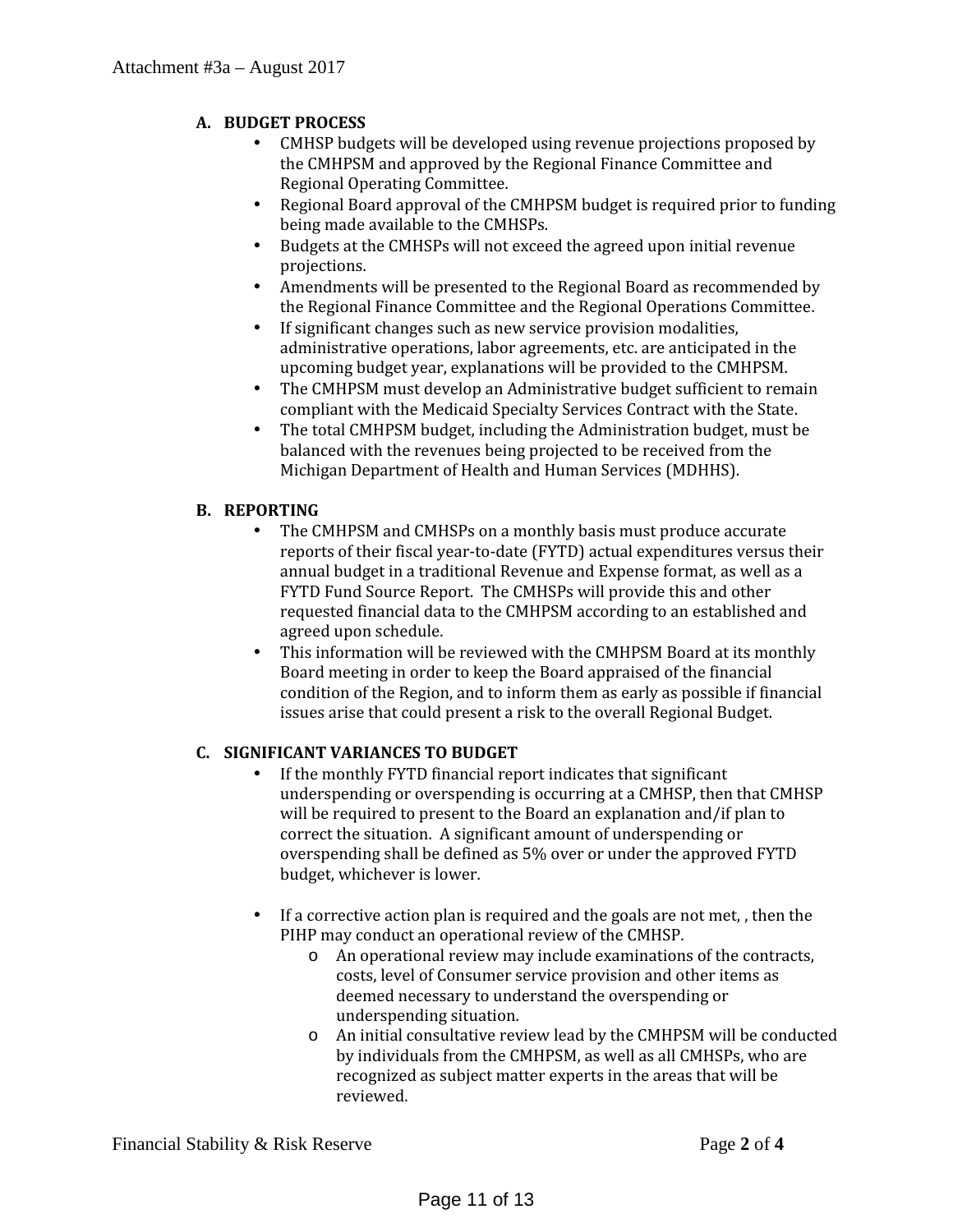- o If the initial consultative review assessment indicates that the issues are structural and not able to be resolved within the current year, then outside experts may be brought in to provide assistance with the development of a corrective action plan that will resolve the budget issue.
- o Recommendations to address a shortfall at one of the CMHSPs may include the use of excess funding at one of the other CMHSPs, as long as the use of such funds does not adversely impact the delivery of services at the contributing CMHSP.
- o Recommendations may include the use of the Internal Service Fund (ISF) in the present year, if there are significant revenue changes by the State, new high-cost Consumers enrolled by a CMHSP, increased utilization or changes to the State's requirement on how services are to be provided to Consumers.
- o If the consult review assessment is due to financial management factors then CMHPSM would require a plan for the following fiscal year that would not require the use of ISF.
- Corrective Action Plans may include the consideration of alternative sourcing options for service provision.

# **D. USE OF INTERNAL SERVICE FUND BALANCE**

- The ISF should be the option of last resort to address present fiscal year budget overruns.
- Generally, use of the ISF should only be requested if there are significant revenue changes by the State, new high-cost Consumers enrolled by a CMHSP, increased utilization or changes to the State's requirement on how services are to be provided to Consumers.

## **V. DEFINITIONS**

Community Mental Health Partnership of Southeast Michigan (CMHPSM): The Regional Entity that presently serves as the PIHP for Lenawee, Livingston, Monroe and Washtenaw counties for mental health, intellectual/developmental disabilities, and substance use disorder services.

Community Mental Health Service Program (CMHSP): Separate legal entities that the CMHPSM contracts with for the provision of Medicaid services to residents of the Counties served by the CMHPSM.

Generally Accepted Accounting Principles: Accounting principles that are the standards, conventions, and rules accountants follow in recording and summarizing transactions, and in the preparation of financial statements.

Internal Service Fund (ISF): The Internal Service Fund (ISF) is one method for securing funds as part of the overall strategy for covering risk exposure under the MDHHS/PIHP Medicaid Managed Specialty Supports and Services Contract. The ISF should be kept at a minimum to assure that the overall level of PIHP funds are directed toward consumer services.